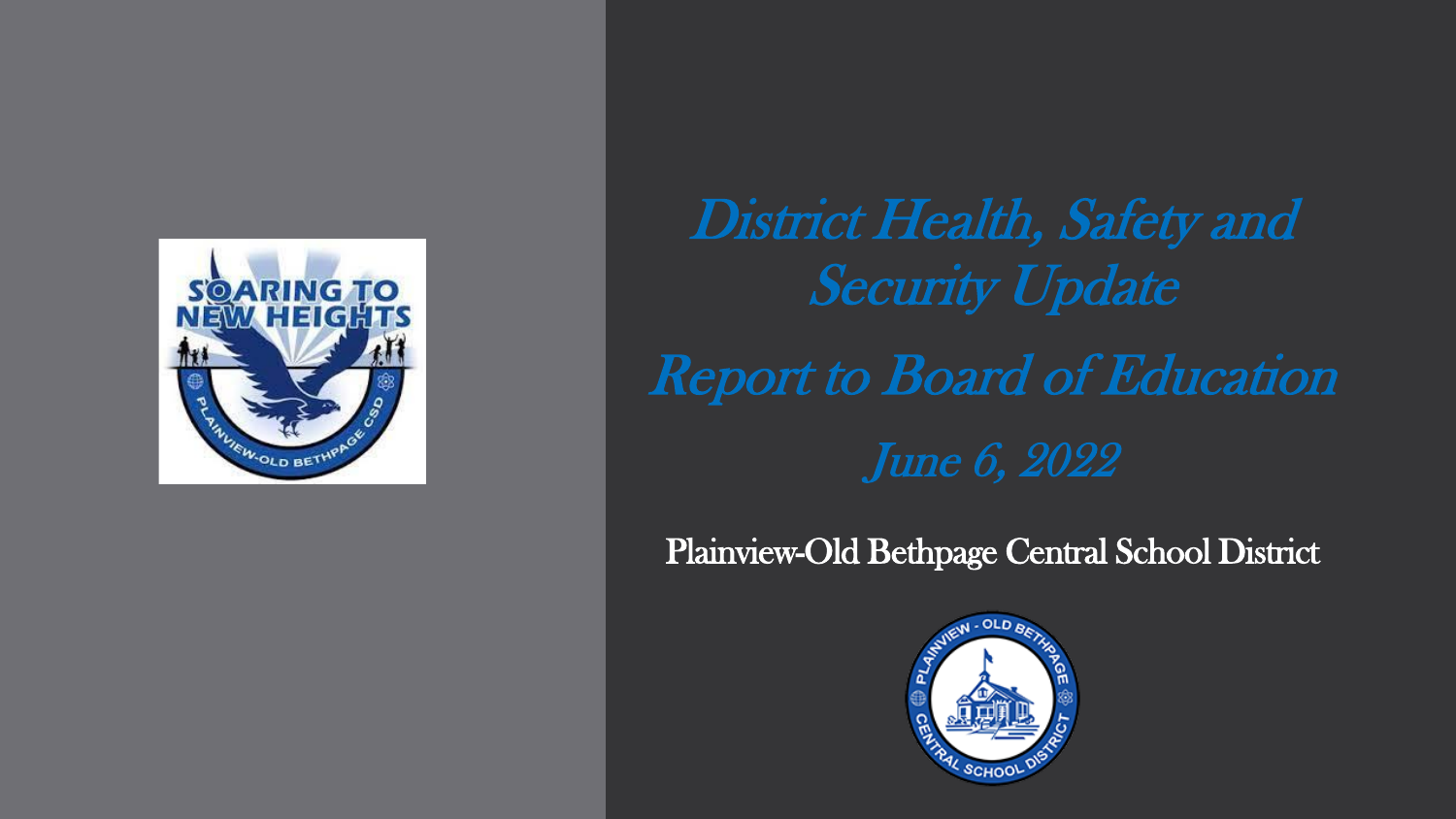# POB Safe Ensuring the Safety of Staff & Students











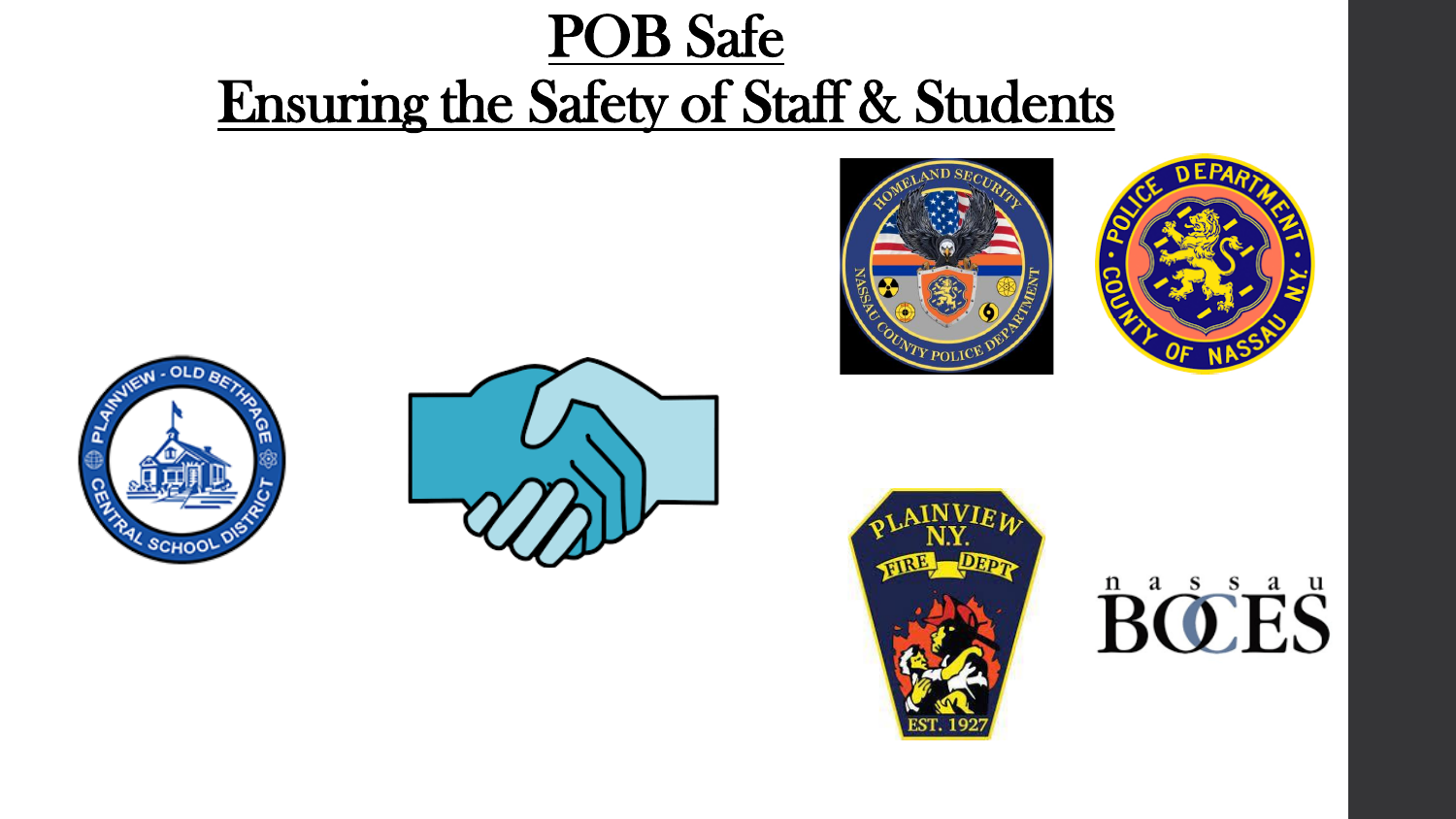# POB Health & Safety Measures 2016 - 2022

### **Partnership with Nassau County Police Department & Homeland Security**

- ➢ Conducted Building Security Audits
- ➢ Evaluated Emergency Procedures to Develop Best Practices
- ➢ Provided Situational Awareness Training for K-12 Staff
- Facilitated Actions & Consequences Student Presentation (Gr. 7, 8, 9 & 10)
- ➢ Installed Stop the Bleed Kits & EvacChairs
- ➢ Participation in District & Building Safety Meetings

### **Systems to Identify Potential Threats**

- ➢ GoGuardian to Monitor Self-Harm Behavior
- $\triangleright$  POB Safe [\(pobsafe@pobschools.org](mailto:pobsafe@pobschools.org))
- ➢ Say Something Anonymous Reporting System

### **Increased Security Presence**

- ➢ Security Assignments at Elementary & Middle Schools
- ➢ Evening Security Assignments at All Schools
- ➢ District Uniforms for All Security Guards
- ➢ Exterior & Interior Patrols
- ➢ Provided Access to Security Cameras, Facility Use & Infinite Campus



SCHOO

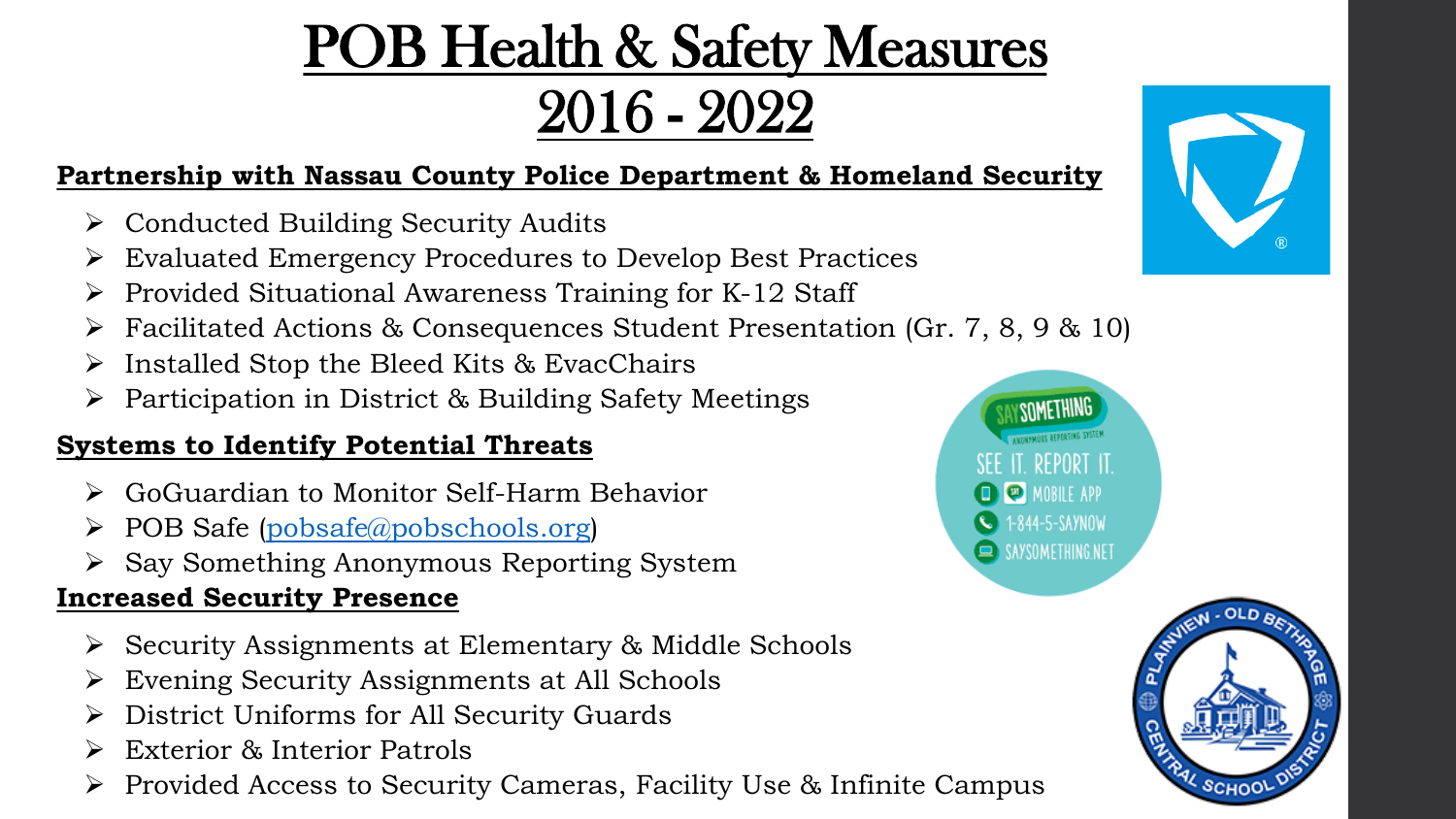# POB Health & Safety Measures 2016 - 2022

### **Implementation of Security Systems**

- ➢ Expanded Districtwide Camera System
- ➢ Implemented a One-Button Lockdown System: Automated Notification & Response
- ➢ Deployed the RAVE Panic Button to ERT Members
- Installed FlySense Devices at POBMS, MMS & JFKHS
- ➢ Built a Command Center with Roving Security Support
- ➢ Updated Districtwide Intercom & Communication Systems
- ➢ Installed the Salto Automated Lock System

### **Updated Visitor Management Procedures**

- $\triangleright$  One Point of Entry for Visitors to the Buildings
- $\triangleright$  Call Ahead Rule Visits By Appointment
- ➢ Lists Documenting Anticipated Visitors to the Buildings
- ➢ Visitor Management for Screening and Identification Purposes
- ➢ Staff Identification Badges and High School Student ID Badges

### **Hardened Entry Points**

- ➢ Entry Vestibules with Drop-Off Locations for Parents/Guardians
- ➢ Installation of Bullet Resistant Entry Doors & Window Film



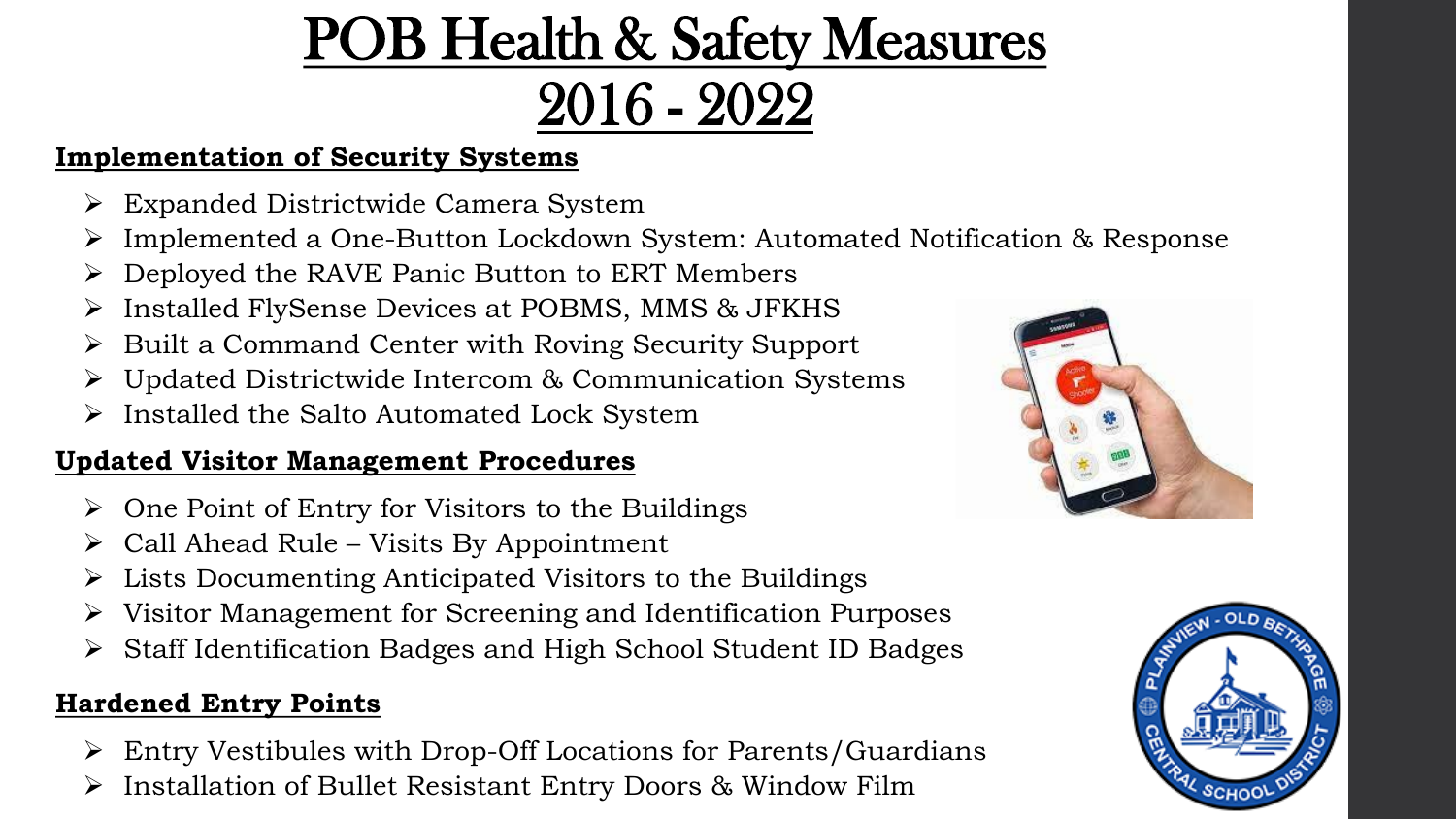## Nassau County Police Department: K-12 Recommendations

#### PROACTIVE STRATEGIES

| NCPD RECOMMENDATIONS                                    | <b>POBCSD</b>           |
|---------------------------------------------------------|-------------------------|
| Patrol Coverage at Schools Each Day                     | $ \mathcal{p} $         |
| Partner with Homeland Security on Best Practices        | $\sqrt{}$               |
| Conduct Building Security Audits to Evaluate Procedures | $\triangledown$         |
| Evaluate Each Schools Lockdown Procedures               | $\triangledown$         |
| Situational Awareness Training for Staff                | $\triangledown$         |
| Actions & Consequences Presentations for Students       | $\triangledown$         |
| Increase Security Presence at Schools                   | $\triangledown$         |
| Harden the Target (Secure our Schools):                 |                         |
| *Single Point of Entry                                  | $\triangledown$         |
| <i>*</i> Entry Vestibules                               | $\triangledown$         |
| *Video Surveillance                                     | $\triangledown$         |
| *Perimeter Sweeps                                       | $\triangledown$         |
| Notify Authorities - See Something Say Something        | $\overline{\mathsf{M}}$ |
| Investigate Cases with Threat Assessment Teams          |                         |

#### REACTIVE STRATEGIES

| Implementation of the RAVE Panic Button               |  |
|-------------------------------------------------------|--|
| Availability of Stop the Bleed Kits                   |  |
| Increase Methods for NCPD to Gain Entry to Classrooms |  |

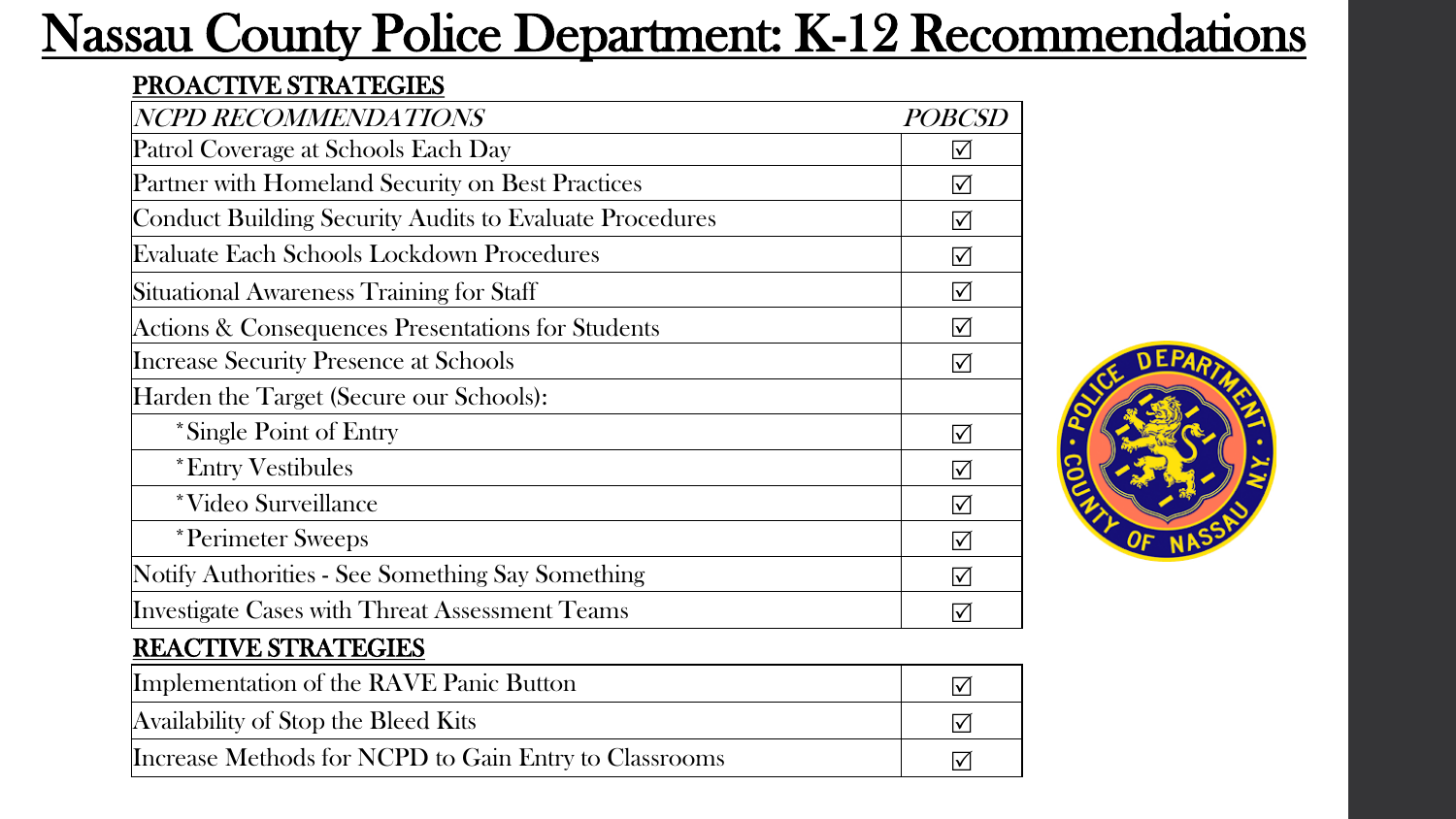## Nassau BOCES Health & Safety: K-12 Recommendations

| <b>Proactive Strategies</b>                                                           |                   |
|---------------------------------------------------------------------------------------|-------------------|
| NASSAU BOCES RECOMMENDATIONS                                                          | <i>POBCSD</i>     |
| Training for Administration & Staff on Emergency Response Procedures                  | $\triangledown$   |
| Discuss Best Practices & Refine Emergency Response Protocols with School Safety Teams | $\sqrt{}$         |
| <b>Evaluate Emergency Drills</b>                                                      | $\triangledown$   |
| Implement an Incident Command Structure                                               |                   |
| Do Not Hesitate to Bring Issues Forward – Contact 911                                 | $\triangledown$   |
| Designate a Command Center with Staff that can Access Districtwide Cameras            | $\sqrt{ }$        |
| Limit Entrances to the Buildings for Staff & Students                                 | $\sqrt{ }$        |
| <b>Ensure Security Cameras are Functional and Properly Placed</b>                     | $\overline{\vee}$ |
| Define Roles for Security Including Documented Virtual Building Tours with Cameras    |                   |
| Limit Visitors to the Building (Appointment only!)                                    | $\sqrt{}$         |
| <b>Implement Security Vestibules</b>                                                  | $\triangledown$   |
| u<br>Utilize Security Booths to Stop Intruders Outside the School Building            |                   |
| <b>Test Emergency Communication and Notification Systems</b>                          | $\sqrt{}$         |
| <b>Review Reunification Procedures and Locations</b>                                  | $\sqrt{}$         |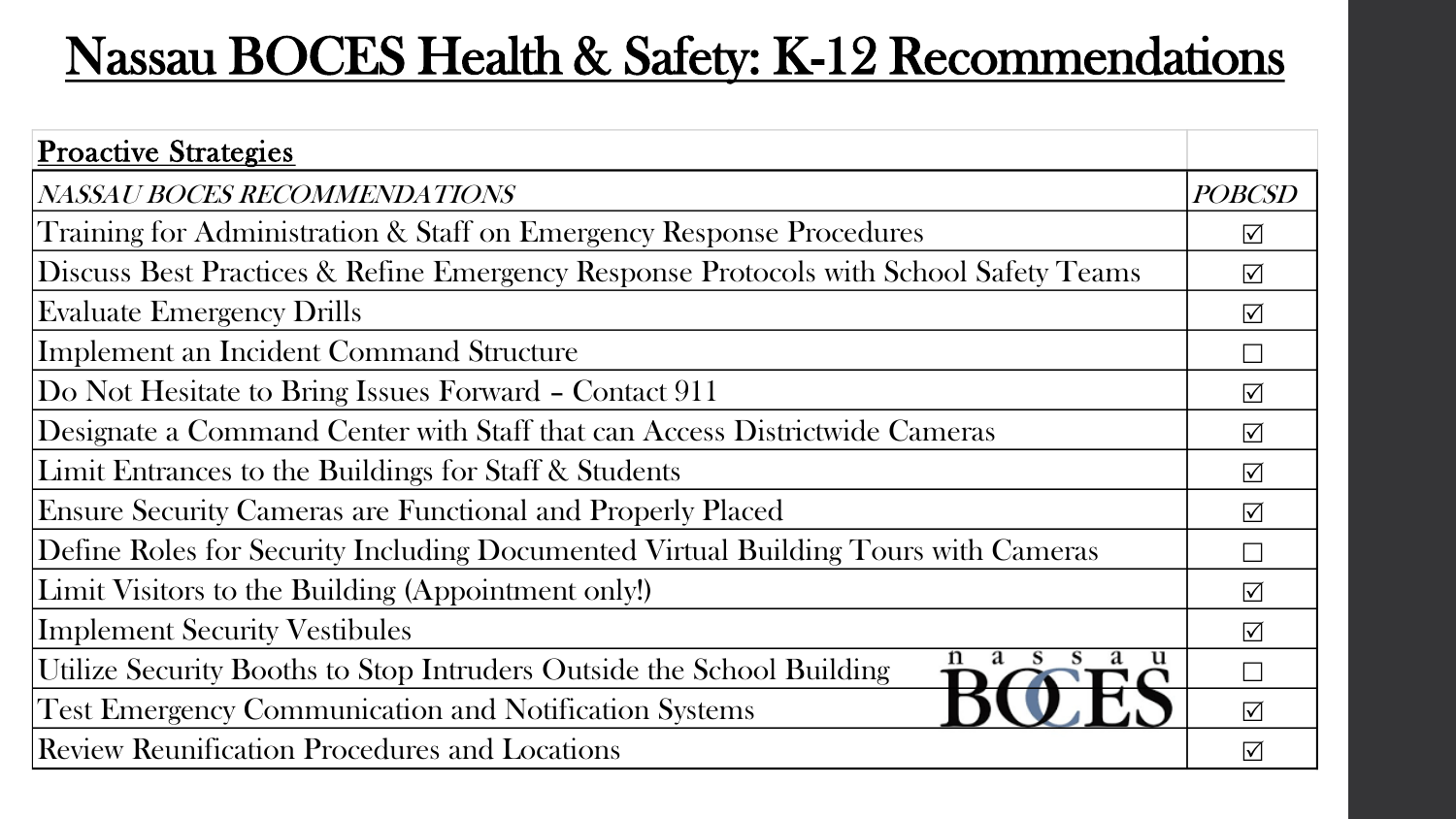# What's next at POB for the 22/23 School Year?



Increase Districtwide Camera Coverage Increase Security Presence at the Jamaica Avenue School One Point of Entry for Staff & Students During the School Day Continue Building Security Audits with Nassau County Police Department Continue Evaluating Evacuation Procedures with Plainview Fire Department Evaluate Reunification Procedures Expansion of FlySense at JFKHS